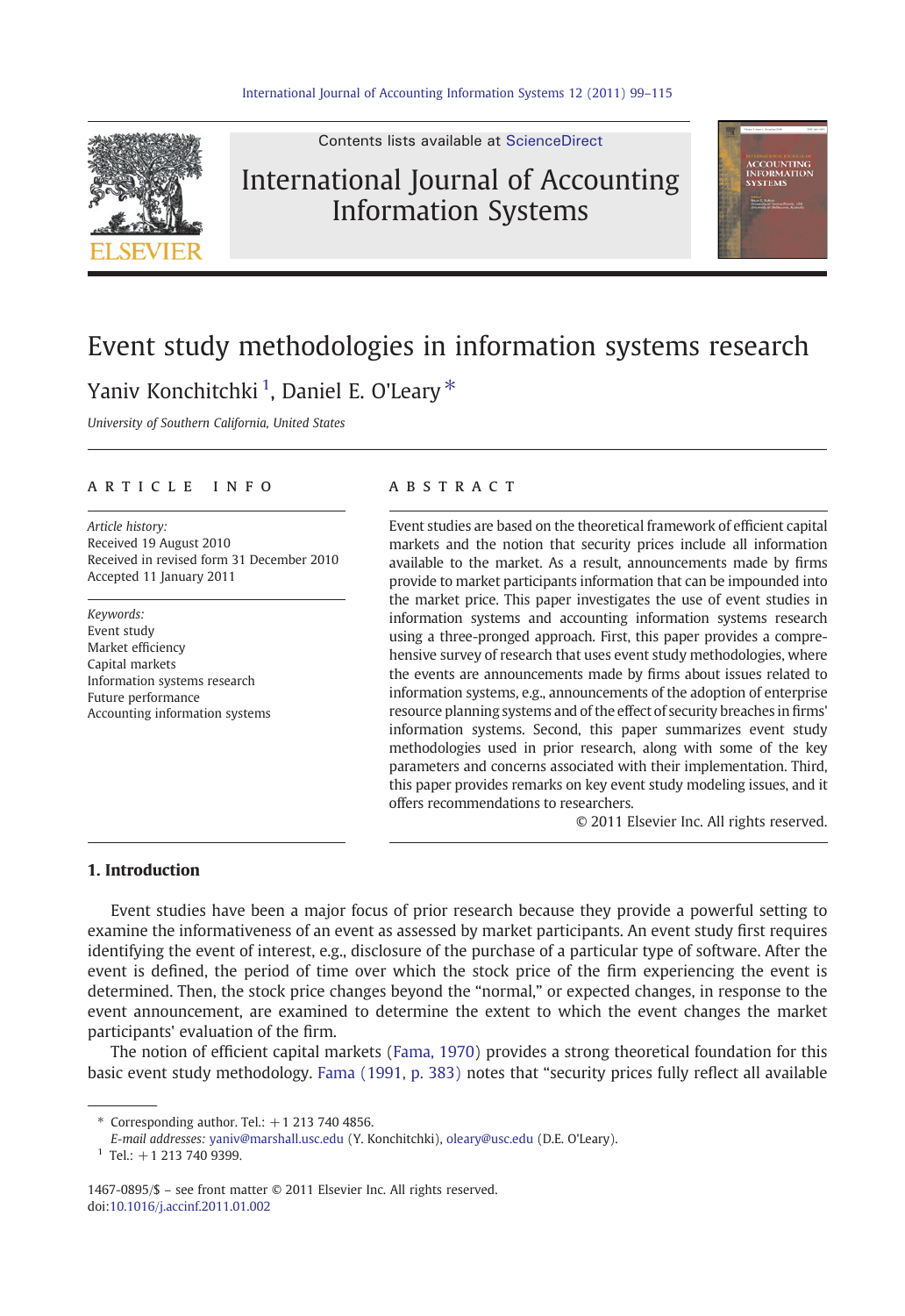information". As new information is made available to the market, e.g., in the form of announcements about a firm's use of information technology, investors are expected to impound this information into the firm's stock price to capture the expected effect of the new information on the firm's value. As a result, the incremental effect of the information announcement on the value of the firm can be observed.

Event studies have been widely used in virtually all business and economics disciplines. Perhaps the first event study was published by [Dolley \(1933\)](#page--1-0), who investigated the effect of stock splits on stock prices. The modern methodology of event studies was initiated by [Ball and Brown \(1968\) and Fama et al. \(1969\),](#page--1-0) but the methodology has continued to evolve over time [\(MacKinlay, 1997\)](#page--1-0).

[MacKinlay \(1997\), Binder \(1998\), Kothari and Warner \(2006\)](#page--1-0), and others provide analyses of event studies in finance. In addition, [Dehning et al. \(2003a,b\), Roztochi and Weistroffer \(2008, 2009a,b\)](#page--1-0), and others provide reviews of different aspects of the use of event studies in information systems. However, this paper focuses on methodological issues as they relate to the use of event studies in information systems. In addition, this paper updates the literature that uses event studies in the information systems research area. Further, this paper evaluates the research questions examined in prior studies, and analyzes the comparative limitations of alternative methodological approaches.

#### 1.1. This paper scope: event studies and stock markets

At their most general level, event studies do not necessarily include or require stock market information. Instead, there could be a relationship between an event and a dependent variable. For example, [Felcher et al. \(2010\)](#page--1-0) study the relationship between the event of "changing teachers" in a school and students' standardized test results. However, in this paper we assume that the event relates to an enterprise technology and the effect of the event is measured in a stock market response. Relating the effect of an event to a stock market response allows researchers to determine whether the event provides new, incremental information to stock market participants and the extent of the economic impact of the event on firm value.

#### 1.2. Purpose of this paper

The purpose of this paper is to survey the literature on event study methodologies related to information systems, and investigate some of the key concerns with using event studies in information systems. In so doing, we analyze parameters associated with the methodology of over 50 information system event studies. Because the paper is primarily concerned with the methodology used in the event studies, we do not focus on the actual results or conclusions of the specific studies. A comprehensive set of references is provided at the end of the paper for the reader who wishes to further examine these research studies.

This paper proceeds as follows. Section 2 describes how event studies differ in information systems, in contrast to accounting and finance studies. [Section 3](#page--1-0) investigates the basic event study methodology, laying out six different steps. [Section 4](#page--1-0) examines the possibility that confounding events can occur during the event window. [Section 5](#page--1-0) discusses the importance of time-related issues, among these are stationarity and meta events occurring over time. [Section 6](#page--1-0) investigates the impact of firm size on event studies. [Section 7](#page--1-0) analyzes the question, "after the event, then what?," focusing on the analysis of future performance to determine whether the stock market is correct in its anticipation of the effect of the event. [Section 8](#page--1-0) analyzes limitations of an alternative market measure, and it describes why event studies are superior to an alternative approach to investigating the market response of technology adoption. [Section 9](#page--1-0) provides a summary of our key recommendations regarding event studies. [Section 10](#page--1-0) investigates the overall impact of information technology (IT) event studies, aggregating the results. Finally, [Section 11](#page--1-0) summarizes the paper, discusses its contributions, and provides potential extensions.

#### 2. The difference between event studies in information systems and event studies in other settings

Event studies have been used in a wide range of settings, including accounting and finance (e.g., [MacKinlay, 1997\)](#page--1-0). As an example, in finance, researchers have used event studies to examine the market effect of mergers and acquisitions. Additional examples in accounting include whether accounting